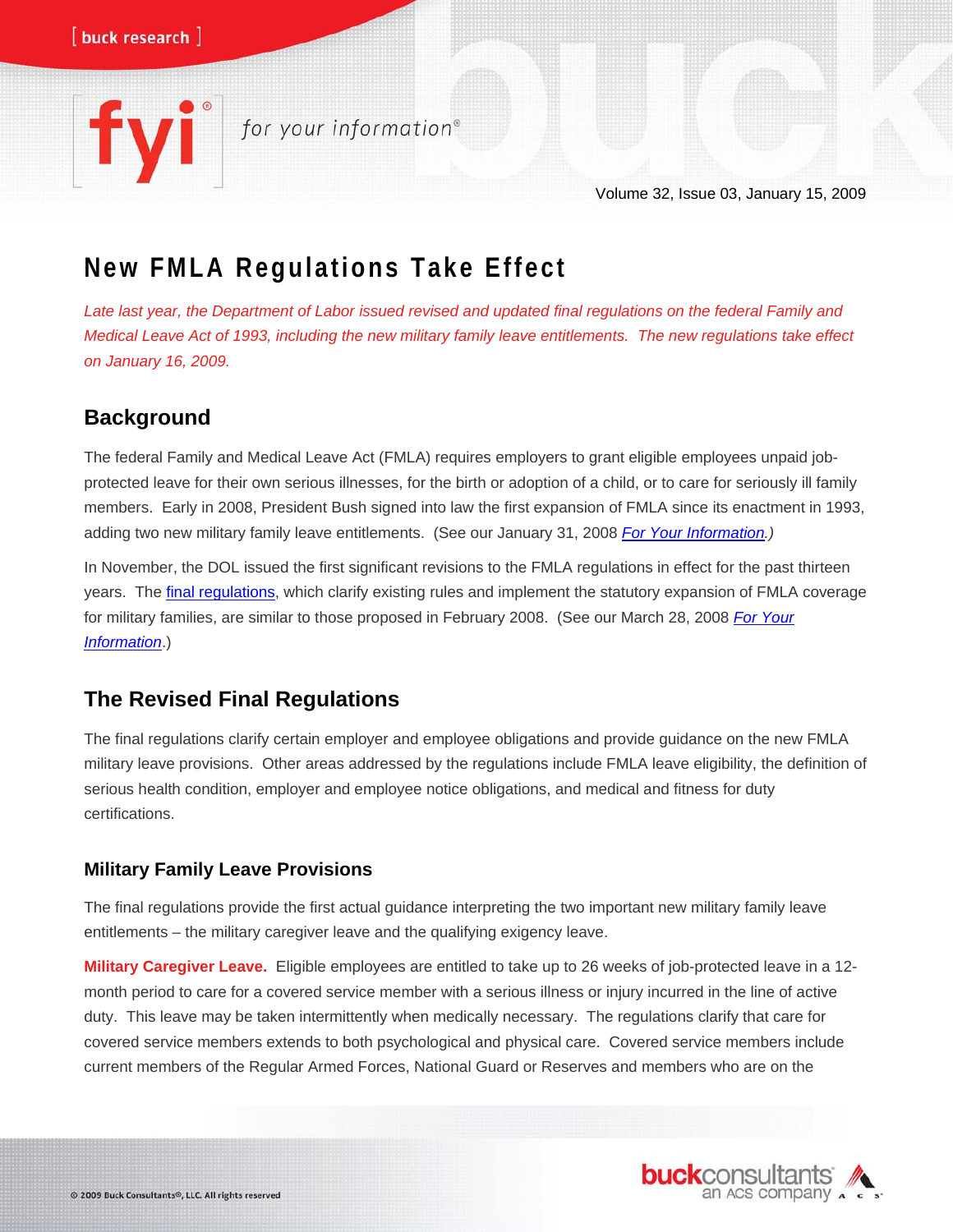

temporary disability retired list. Former members of the Regular Armed Forces, National Guard or Reserves and members who are on the permanent disability retired list are not covered.

Eligibility for military caregiver leave extends beyond the service member's parent, spouse, or child to include next of kin. For purposes of this leave, the definition of son or daughter has been revised to include the service member's "biological, adopted or foster child, stepchild, legal ward or child for whom the service member stood in loco parentis, and who is of any age." The definition of parent has similarly been expanded to include the service member's "biological, adoptive, step or foster father or mother, or any other individual who stood in loco parentis to the service member." However, parents-in-law are not included. Next of kin is defined as the service member's nearest blood relative (other than a spouse, parent, or child) in the following priority order – custodial blood relatives, siblings, grandparents, aunts and uncles, and first cousins. Family members sharing the same relationship (e.g., all siblings) will all be considered next of kin and each will be entitled to leave for caregiving. However, a husband and wife who are FMLA eligible and work for the same employer may be limited to a combined total of 26 weeks' caregiver leave.

#### *BUCK COMMENT. Although next of kin are eligible for military caregiver leave, they remain ineligible for other types of FMLA leave unless they independently satisfy applicable eligibility criteria (e.g., immediate family member).*

Importantly, the regulations clarify that military caregiver leave is not in addition to the 12 weeks of FMLA leave normally available to eligible employees, but is aggregated with all other types of FMLA qualifying leave during the applicable 12-month period. Although an eligible employee's entitlement is capped at a combined total of up to 26 weeks for all FMLA leave taken during the period, the employee may not take more than 12 weeks of leave for reasons other than military caregiving. The 12-month period begins on the day the employee begins caregiver leave and ends 12 months thereafter, regardless of how the employer normally tracks the 12-month period for purposes of determining FMLA leave entitlement (e.g., calendar year, rolling 12 months). Otherwise available caregiver leave not used during that period is forfeited.

Because the military caregiver leave is available on a per service member per injury basis, an eligible employee may be entitled to take more than one such leave during the course of his or her employment to care for different service members or for the same service member with a subsequent injury or illness. In such circumstances, leave is still limited to no more than 26 weeks during the applicable period.

#### *BUCK COMMENT. Because the single 12-month period applicable to military caregiver leave will often not shadow the employer's normal leave year, employers may experience increasingly complex administrative issues.*

**Qualifying Exigency Leave.** Eligible family members will be entitled to take up to 12 weeks of FMLA leave for "qualifying exigencies" arising out of a covered military member's active duty status, or call to active duty, in support of a contingency operation. This leave may be taken intermittently. Importantly, this leave is not

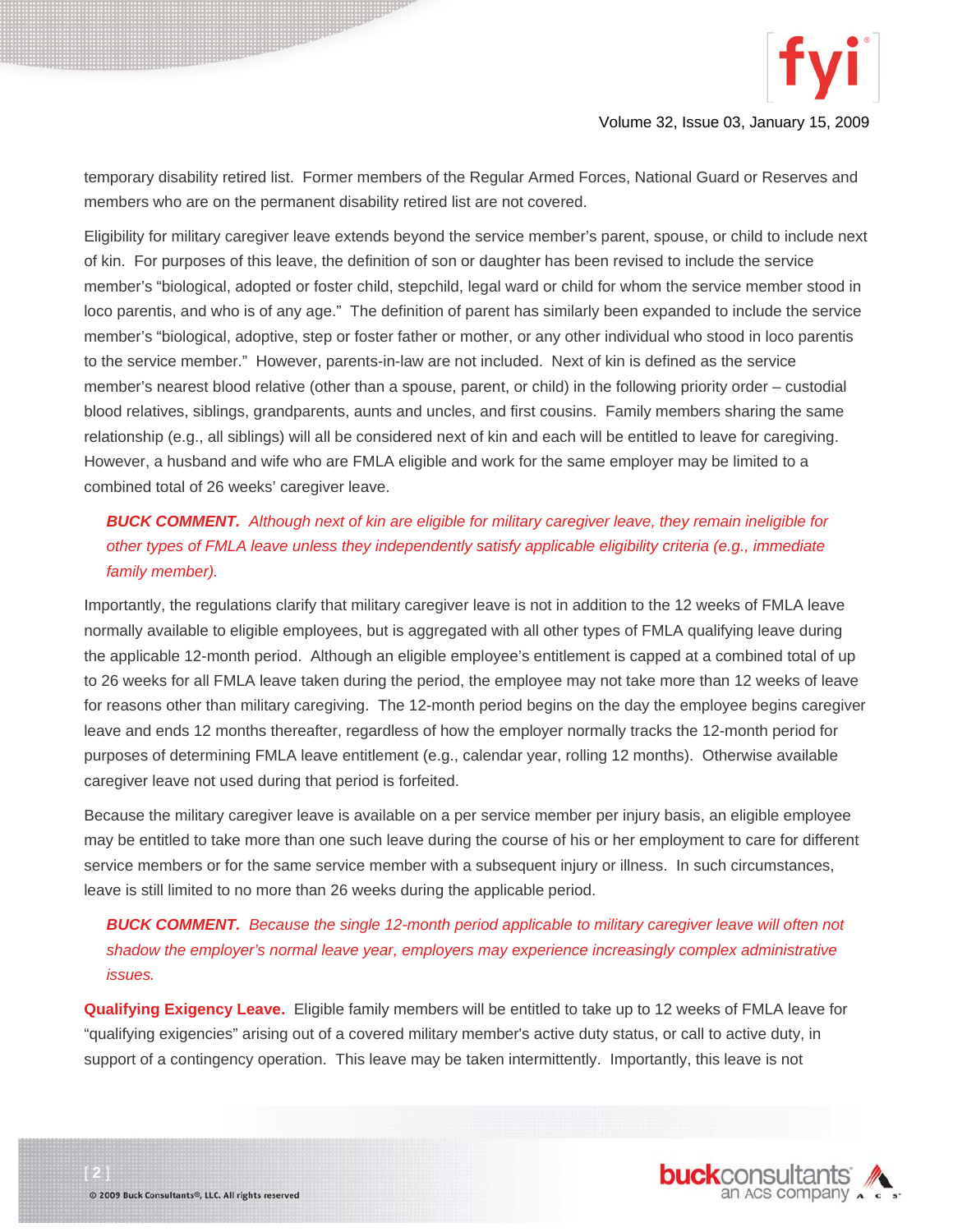

available to family members of military members who are in the Regular Armed Forces, are retired members of a state Reserve or National Guard unit, or are called to active duty by a state rather than the federal government – it is available only to the family members of National Guard or Reservists called to federal active duty.

The regulations specify the following eight events as qualifying exigencies –

- short-notice deployment (i.e., called to active duty seven or fewer days prior to the date of deployment)
- military events, ceremonies, or programs related to active duty or related activities
- childcare and school activities
- financial or legal appointments
- counseling
- rest and recuperation
- post-deployment activities (e.g., arrival ceremonies and reintegration briefings)
- additional activities agreed upon by the employer and employee.

In contrast to the military caregiver leave, the employer's standard FMLA leave year applies to qualifying exigency leave. The regulations include a separate certification form (linked below) that employers may use in connection with this leave. As part of the certification process, the employer may request copies of the military member's orders or other military documentation, facts regarding the exigency, and dates of the military member's active duty service and beginning of the exigency.

#### **Employee Eligibility**

The regulations do not alter the basic FMLA eligibility requirements. Employees must have been employed by the employer for at least 12 months, have at least 1,250 hours of service during the 12-month period immediately preceding the leave, and work at a location where at least 50 employees are employed by the employer within 75 miles. Time spent on vacation or sick leave may be applied towards the 12-month requirement, provided the employee is maintained on the payroll and is receiving other benefits from the employer (e.g., workers' compensation, group health plan benefits).

While the 12 months of employment need not be consecutive, the final regulations clarify that employers do not generally have to count employment periods prior to a break in service of seven years or more. Regardless of the length of the service break, prior service does count towards the 12-month requirement if the employee was fulfilling his or her National Guard or Reserve military service obligations or the employee was on an approved absence or unpaid leave (e.g., for education or childrearing) in accordance with a written agreement or collective bargaining agreement affirming the employer's intent to rehire the employee. Time spent in military service is

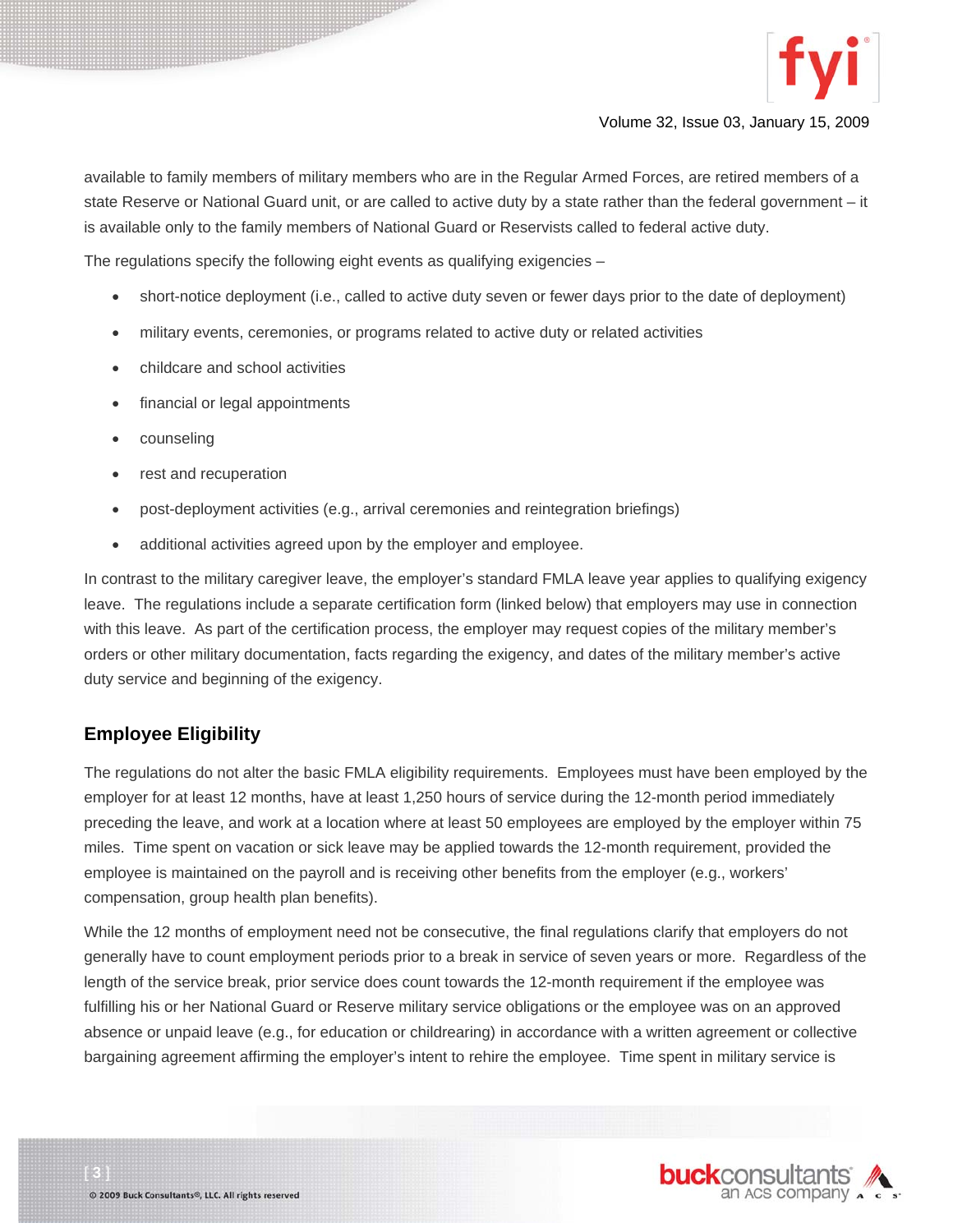

credited toward both the hours worked and service requirements. For this purpose, the employee's pre-service work schedule can generally be used to determine the hours that would have been worked but for the period of military service.

The regulations clarify that an employee who begins leave before becoming FMLA eligible may become eligible during his or her absence, in which case the portion of leave taken for a qualifying reason after the eligibility requirement is met would be FMLA protected, and chargeable against the employee's entitlement.

Once a determination has been made that an employee is eligible for leave, all FMLA absences for the same qualifying reason are considered a single leave and the determination of eligibility cannot change during the leave year.

*BUCK COMMENT. In the event that an employee applies for leave after previously taking leave for the same reason in a single leave year, the employer cannot declare the employee ineligible because he or she failed to work 1,250 hours in the immediately preceding 12 months. Once the eligibility determination is made for the initial leave, the determination is effectively "frozen" for that leave year.* 

#### **Serious Health Condition**

Despite employer requests, the DOL did not substantively redefine serious health condition or clarify what constitutes a chronic serious health condition. The regulations still require an illness or injury involving either inpatient care or continuing treatment by a health care provider. To satisfy the continuing treatment requirement, an employee who is incapacitated for more than three consecutive days must do one of the following –

- visit a health care provider twice within 30 days of the first day of incapacity (unless extenuating circumstances prevent a follow-up visit), with the first visit within seven days of the first day of incapacity
- see a health care provider within seven days of the first day of incapacity, which results in a regimen of continuing treatment under the provider's supervision (e.g., prescription medication, physical therapy).

In the case of a chronic condition, the employee must visit a health care provider at least twice a year.

*BUCK COMMENT. Because the regulations now allow an employee 30 days to receive follow-up care from a health care provider, employers may face more initial uncertainty as to whether absences are, in fact, covered under FMLA.* 

#### **Notice Requirements**

The final regulations clarify and expand certain employer and employee notice obligations, with the introduction of seven new or revised model forms –

• [Notice to Employee of Rights under FMLA \(revised poster - WHD Publication 1420\)](http://www.dol.gov/esa/whd/fmla/finalrule/FMLAPoster.pdf)

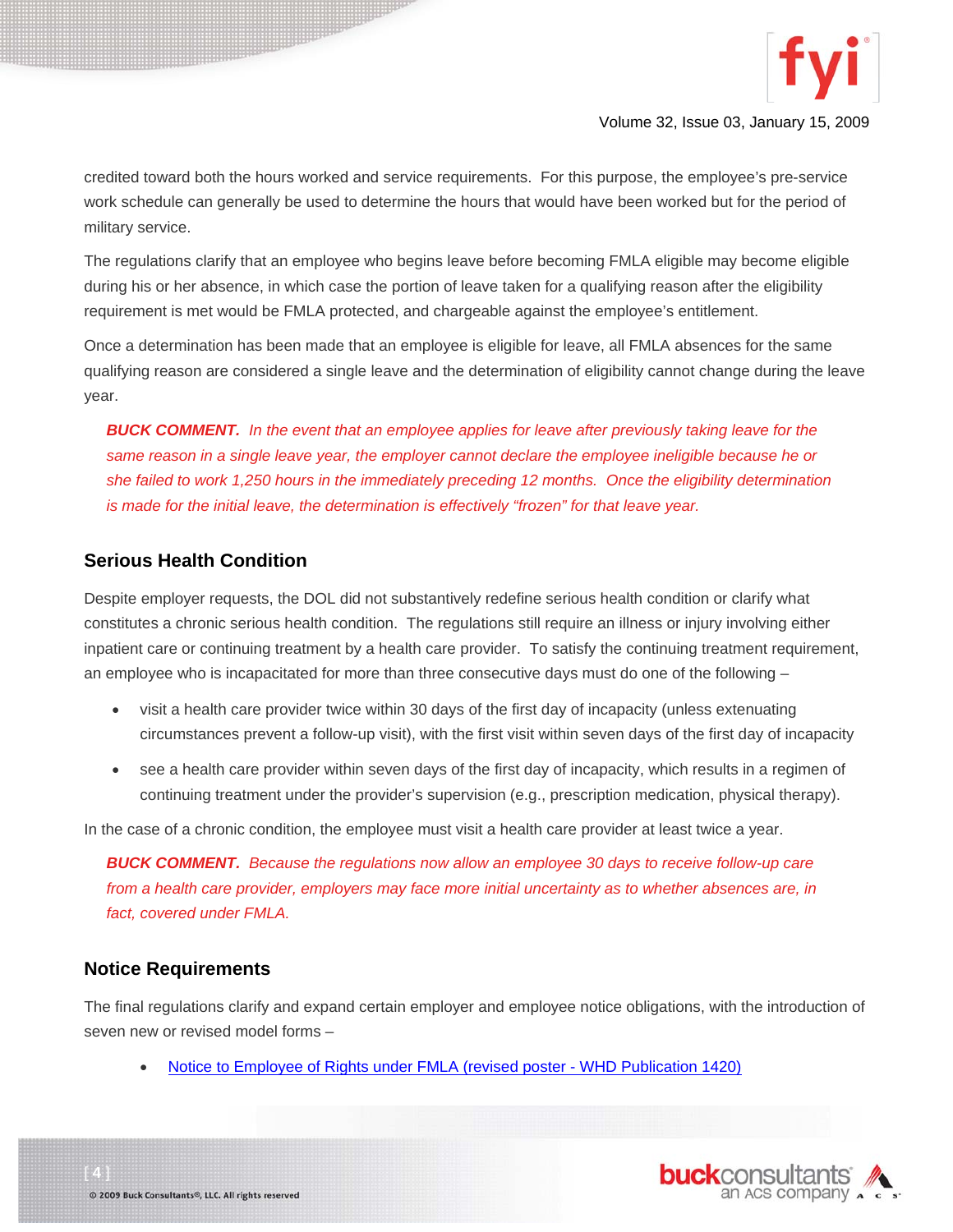

- [Notice of Eligibility and Rights & Responsibilities \(WH-381\)](http://www.dol.gov/esa/whd/fmla/finalrule/WH381.pdf)
- [Designation Notice \(WH-382\)](http://www.dol.gov/esa/whd/forms/WH-382.pdf)
- [Certification of Health Care Provider for Employee's Serious Health Condition \(WH-380-E\)](http://www.dol.gov/esa/whd/forms/WH-380-E.pdf)
- [Certification of Health Care Provider for Family Member's Serious Health Condition \(WH-380-F\)](http://www.dol.gov/esa/whd/forms/WH-380-F.pdf)
- [Certification of Qualifying Exigency for Military Family Leave \(WH-384\)](http://www.dol.gov/esa/whd/forms/WH-384.pdf)
- [Certification for Serious Injury or Illness of Covered Servicemember for Military Family Leave \(WH-](http://www.dol.gov/esa/whd/forms/WH-385.pdf)[385\)](http://www.dol.gov/esa/whd/forms/WH-385.pdf).

Covered employers must post the general notice even if no employees are eligible for FMLA leave, and may post it electronically in appropriate circumstances. If a covered employer has any eligible employees, it must also distribute this notice to each employee (in hard copy or electronically) in any employee handbook or leave policy it maintains or by distributing a copy to each new employee upon hire. If a significant number of workers are not English speaking, the employer must provide the general FMLA notice in a language in which the employees are literate.

Employers must generally notify employees in writing or verbally of their eligibility for FMLA leave within five business days after a leave request or after learning that leave may be for a qualifying reason. The notice must explain any reasons for ineligibility. Employers must also provide a written notice to each employee taking FMLA leave of the employee's obligations and the consequences of failing to satisfy them. For this purpose, the regulations include the new prototype eligibility form linked above. Generally, the employer must request any required certifications at the time the eligibility notice is given or within five business days after leave begins. Employees must be given at least 15 calendar days to provide any required medical certifications, and at least seven calendar days to cure any deficiencies once identified by the employer in writing. The regulations include two versions of a new prototype medical certification form (one for the employee's own serious health condition and another for that of a family member), as well as the new prototype certification forms for the military leave entitlements, all linked above.

Generally, the employer must notify the employee as to whether the leave is designated as FMLA leave within five business days (rather than two as currently) after receiving a completed certification or sufficient information to determine whether the leave requested or taken is for a qualifying reason. The employee must also be notified of the amount of leave that will be counted against his or her FMLA entitlement, whether paid leave must be substituted for FMLA leave, and any requirement to provide a fitness for duty certification before returning to work. For this purpose, the regulations include the new prototype designation notice linked above.

In a significant shift, the final regulations allow certain employer representatives (e.g., human resources professionals, leave administrators) to contact an employee's health care provider to clarify and authenticate a medical certification for FMLA leave. For medical conditions that last beyond a single leave year, the employer

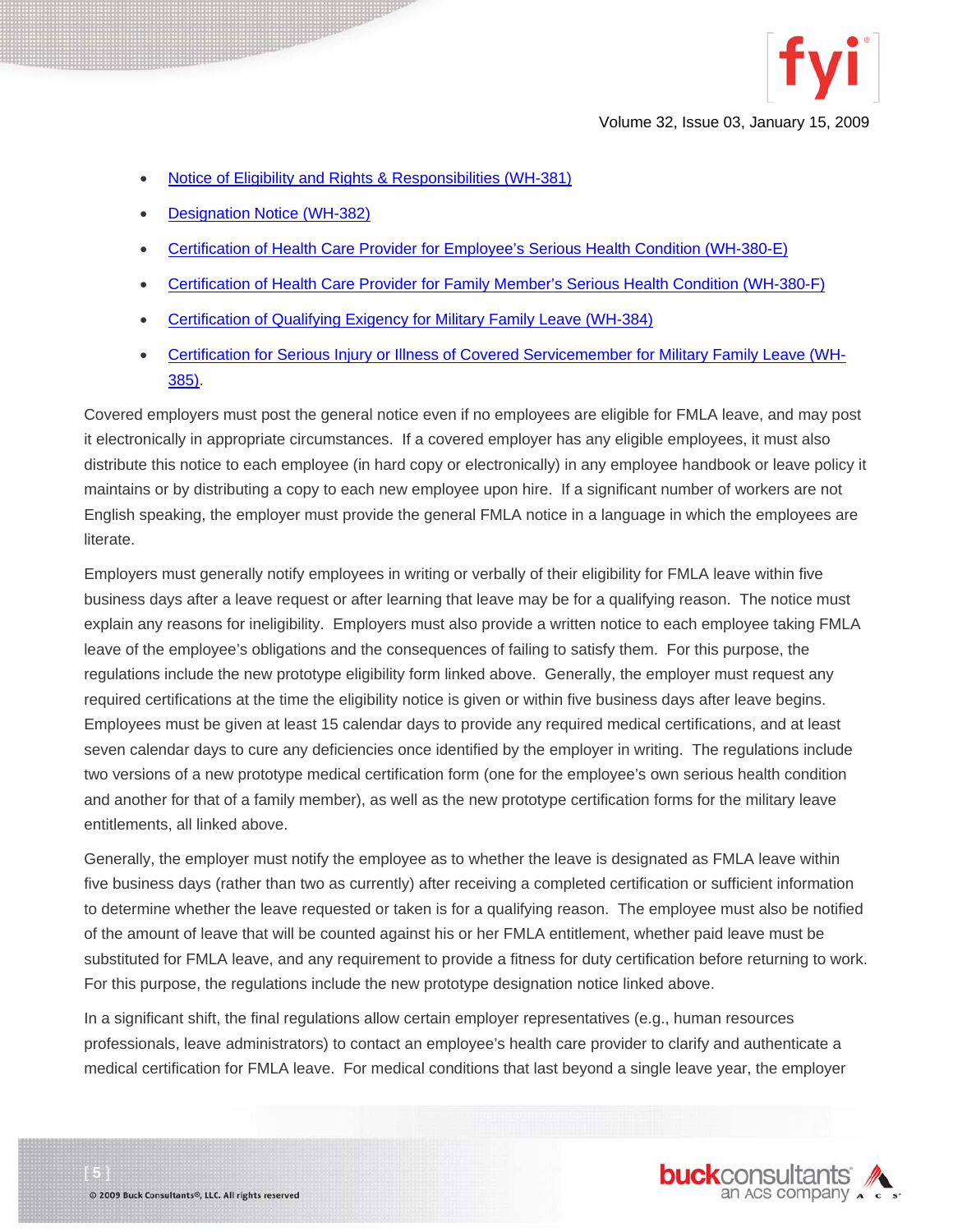

may require a new medical certification for each new leave year. The regulations provide that employers may not request recertification more often than every 30 days, except in specified circumstances. If the medical certification indicates a minimum duration of more than 30 days, recertification may not generally be requested until that time has passed. In all cases, employers may request recertification at least every six months in connection with an absence.

Under certain circumstances, employers will be allowed to require fitness-for-duty certifications that specifically address the employee's ability to perform the essential functions of the job. To do so, the employer must give the employee a list of those functions no later than when it provides the FMLA designation notice discussed above. If reasonable safety concerns exist, an employer may also request a fitness-for-duty certification every 30 days if the employee has taken intermittent or reduced schedule leave during that period.

#### **Reporting Absences – Employee Obligations**

The final regulations increase the burden on employees to notify employers of their need for FMLA leave. Employees must still provide at least 30 days' advance notice of foreseeable leave. In the event the employee learns of the need for FMLA leave less than 30 days in advance, the employee must notify the employer as soon as practicable, generally on the same day or next business day. Under the new regulations, employers may request an explanation as to why the employee did not give the full 30 days' advance notice. Where the need for leave is not foreseeable, employees must generally follow the employer's customary procedures for requesting leave. If the employee fails to do so, the employer may delay or deny FMLA coverage, with certain exceptions.

#### **Intermittent Leave**

The final regulations clarify that employees who take intermittent leave for medically necessary treatment must make a "reasonable effort" to schedule treatment so that it will not unnecessarily disrupt the employer's operations. They also clarify the rule governing the time increments employers may use to account for intermittent or reduced schedule leave. Specifically, an employer may use shorter – but not longer – time increments for FMLA leave than it uses for other forms of leave.

#### **Light Duty**

The final regulations clarify that time spent working light duty assignments while recovering from a serious health condition may not be counted against an eligible employee's FMLA entitlement or related reinstatement rights. However, they modify existing regulations to provide that an employee who accepts light duty in lieu of taking FMLA leave will lose his or her right to restoration to his or her original or an equivalent position if he or she remains in a light duty job at the end of the employer's normal 12-month leave year.